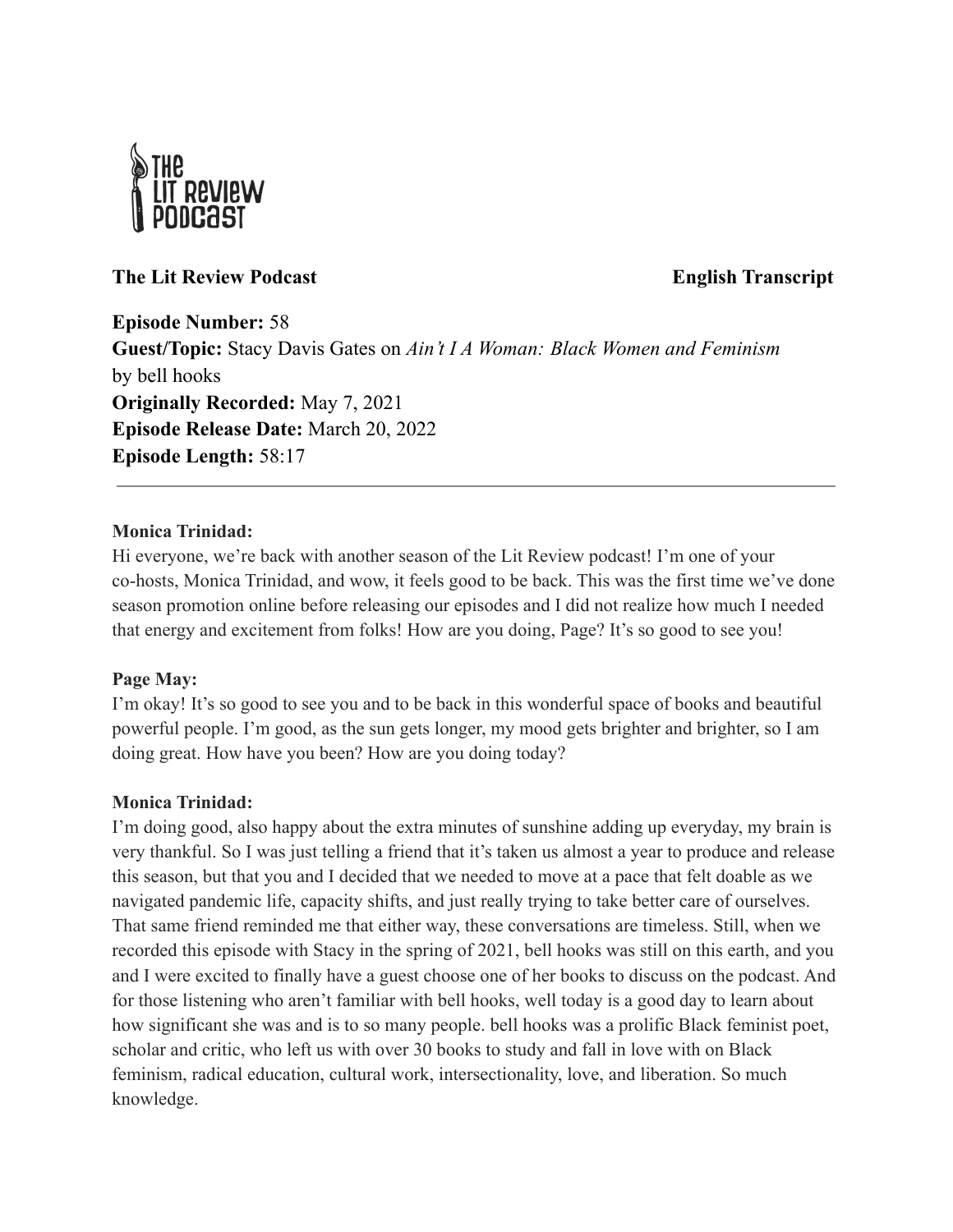I want to say what I loved about this conversation with Stacy, but first, and this is relevant – this podcast, and the conversations we make space for, allow us to see each other horizontally, or in other words, gives many organizers, who are often sort of flatly defined by the work that they do or the things that they say, space to share stories they don't get a chance to share on the panels or the keynotes or the rally speeches. We get to hear how a book might've served as a tool in building community through, or how a book sparked their entry into movement work, or they get to be really honest and nerdy about a book that really shaped their politics and their life. And so in this episode with Stacy, who joined us over Zoom from her living room with her beautiful family passing in the background every so often, she talks about a book that she says took her world as she was experiencing it and put it into a tangible, historical context. Stacy breaks down what it's been like to be a Black woman teaching in a place like Chicago and why she's unapologetically always taking up space fueled by the powerful words of bell hooks. But I want to hear all of your thoughts about this episode, Page! What stuck out for you almost a year later from recording?

## **Page May:**

I loved this episode! Getting to record it was such an honor and a privilege. It stirred up a lot of memories for me. I think it is such a perfect episode to be starting with, in honor of bell hooks, and also because this episode speaks so clearly and beautifully, Stacy was able to talk about the importance of 'Okay, now that you have this information, what are you going to do with it?'And hearing her talk about her process in a moment in her life where she was reading a book that helped her to name herself and to see herself. And then to finish that book and feel compelled and called to do something with this new affirmation. She's not just, settle on 'great now I feel better about myself,' but also 'how do I make this a part of who I am? So that others may be who they are more easily?' So that really struck me and what that looked like as a classroom teacher was really powerful and personally relevant for me.

Then the moment that we were recording it, and even more so now, has been for me, a year of a lot of change and a lot of transformation. And there's been a lot of processing that I've been trying to doing. And thinking about my life and my work within organizing spaces and what my experience has been as a Black woman. I mean it's been hard. And I have a lot of anger and rage and sadness.

And what Stacy spoke to, and what this book does, it really shares that that's not not new, and it's not just you and you're not making it up and you're not just in your head, right? And I remember having that moment, several times, we learn these things over and over and over, life shows us these lessons, but for me it was Audre Lorde, was one the first times I saw myself, and saw the uses of my anger. But I needed this conversation with Stacy at that time in my life. Of just a person, that you see her as someone she seems so strong and fearless and she always has the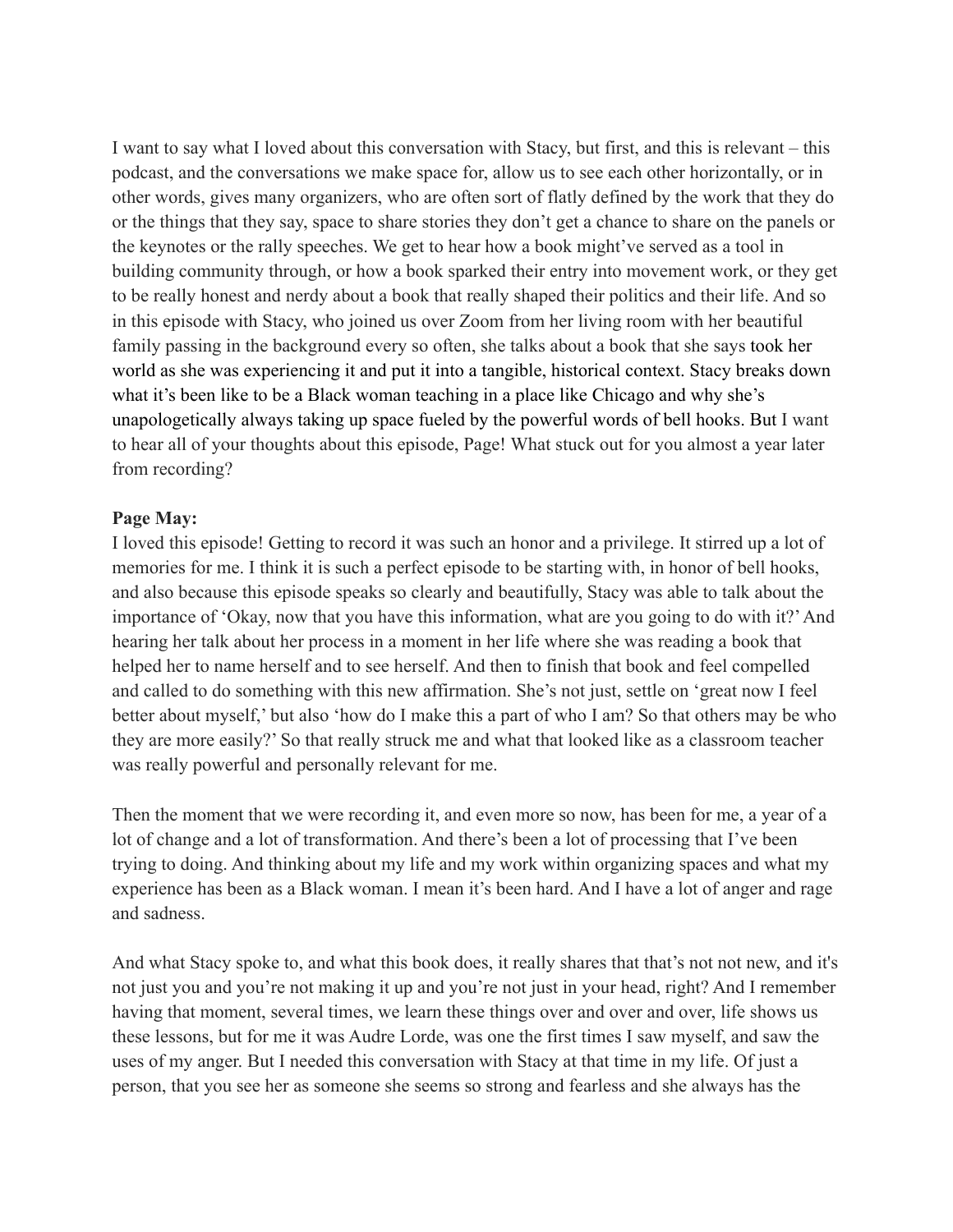right answer, but to hear that she too struggles and that anyone could ever sit in a room and feel that power and do nothing but "What do you think Stacy? Okay let's do that.' That's unbelievable to me! Hearing her talk about her own process of self-affirmation and finding that within bell hooks writing was also affirming for me and I hope it has made me a more affirming teacher and friend and all the things. And so it's a really beautiful episode and yeah, Stacy is just amazing. I'm so stoked that we're just putting it out.

## **Monica Trinidad:**

Stacy is amazing and the word that kept coming to mind as you were sharing your thoughts was vulnerability. It's one of my new favorite things. I blame Brene Brown. But anyway, I love that Stacy not only gets vulnerable and goes into her own process of self-affirmation, but she also makes it very clear that if we're actually going to dismantle patriarchy, we have to acknowledge and heed the leadership of Black women, and white people and white passing people, of all genders, continue to struggle with that today. And Stacy is saying enough is enough. Alright Page, tell everyone a little bit more about the magic of Stacy Davis Gates and also the book we're talking about today!

#### **Page May:**

So the book is *Ain't I A Woman: Black Women and Feminism* by bell hooks which came out in 1981, and the fabulous guest that we have talking about it is, none other, if you haven't peepped it yet, Stacy Davis Gates. The one and only, the Vice President of the Chicago Teachers Union and the Executive Vice President of the Illinois Federation of Teachers. If folks don't also know, I think it's important to lift up though: Her official bio, I thought this is really significant, it says she's on a temporary leave, I think it's how it's framed, from the classroom, and she really – she spent over 10 years teaching as a high school social studies teacher in Englewood. She's also the chair of United Working Families, which is a really wonderful organization here in Chicago. She's a mama of three gorgeous children and she is one of the most brilliant strategists that I have ever had the pleasure of not only just learning from but getting to talk with and strategize with. She's an extremely generous mentor and coach to a lot of campaigns and organizers throughout the city, and she does that with no credit, it's more work on her already extremely, extremely full plate, and it's a real wonderful privilege that we get to hear her share some of her life and her thoughts and her reflections about this book today for about an hour! And with that, let's just get into it. I hope that you all enjoy this one.

# *[INTRO STARTS]*

*[Sound of book pages turning, soft instrumental music]*

**Monica:** You're listening to the Lit Review Podcast.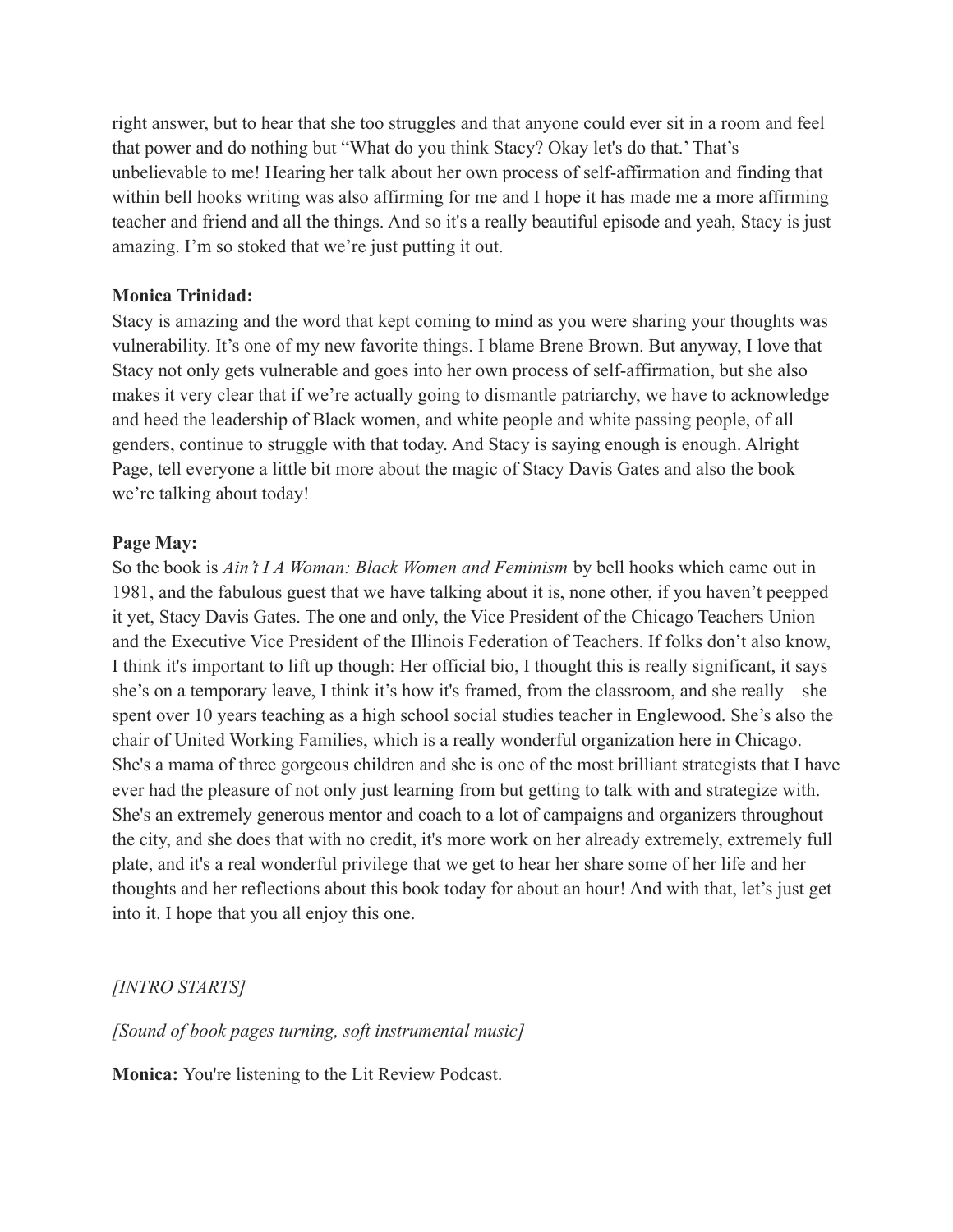**Page**: We're your hosts, Page May and Monica Trinidad.

*[Musical hip hop beat playing in background from "Chicago" by David Ellis]*

**Mariame Kaba voiceover:** *"I think it's essential for people to learn together in order to be able to understand what we're up against."*

**Protesters Chanting:** *"CPD, shut it down! New Jim Crow, shut it down!" [chanting] "I said No Cop Academy, 95 mil for community!"*

**Page voiceover:** *"We must disrupt, we must disobey, we must agitate, we must escalate, we must break, we must create, we must abolish, we must transform -"*

**Young person voiceover:** *"I remember, she was shot by my house -"*

**Mariame voiceover:** *"In sharing our ideas, we're stronger."*

[Music Lyrics] "*Welcome to Chicago, this is home for most. This is the home of the wealthy, making cameos. This is the house of the heartless, the home of the cold. Man, my dog gets more acknowledgement than homeless folks. This is a house, a generation filled in Audy homes..." [Music Fades]*

*[INTRO ENDS]*

## **Page May:**

Hello, hello, everyone, and thank you for listening today. I am so happy because it has been such a long minute since I've gotten to see my co-host even over Zoom. And today, we've got a really, really special guest, and when I say special, I mean a hella badass organizer, a brilliant strategist, and a very, very, very busy person. Stacy, thank you for being here and for real, for making time to talk with us today. How are you doing?

# **Stacy Davis Gates:**

First off, thank you for having me. I am really honored to share this space with you. And how am I doing? I am seeing sunshine again. So it feels good to be alive, to see the sun shining again, and to see the positivity numbers from the coronavirus go down. Those things are very helpful, and so I'm feeling pretty good.

# **Page May:**

I feel that. My spirit these days is getting a much needed boost.

# **Page May:**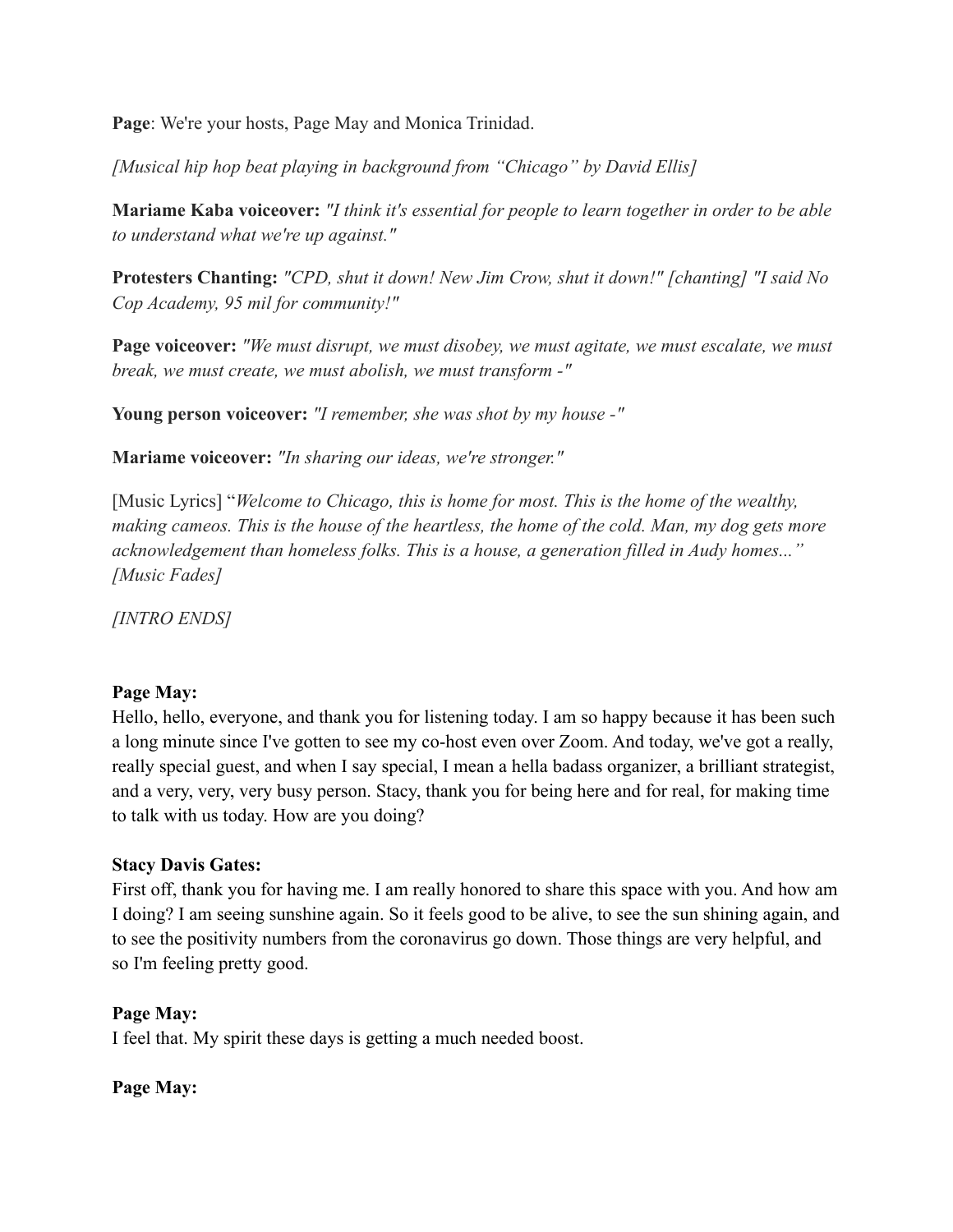Yeah, thank you to the sun. Well, we shared in our intro earlier a little bit more of your bio and we're highlighting your role as VP of the Chicago Teachers Union. But in your own words, can you tell us more about who you are, what you do and why?

## **Stacy Davis Gates:**

Wow, that's a big question. Who am I? I'm a mom, I'm a daughter, I'm a wife, I'm a niece, I'm a cousin, sometimes I'm a friend. I like to say that I'm a great teammate, and I am more and more clear about being an individual on a journey that's seeking to make this world a little better than I found it to give my kids an opportunity to not have to experience every single thing that I've experienced. So that's a part of it. I think another part of what is happening is that, I think this past year has made me way more clear about our purpose of leaving things better. And by things, I mean the world, I mean the spaces that we live in, our homes, and the places where we work and have influence. And so I'm really in a reflective mood right now.

## **Stacy Davis Gates:**

Leadership for me has shifted seismically because when I started almost a decade ago, working at the Chicago Teachers Union, it was really about rescuing public education in Chicago from the clutches of privatization, and making sure that it had legacy and that it could still serve people. And last year, it became even more so important because we were tasked with keeping people safe, right? It was COVID-19, and what we understood about COVID-19 is that it was impacting working people, it was impacting Black people, and it was impacting brown people. And all of those things, I feel like, are under our tent at CTU, so it was a tremendous amount of pressure, responsibility, accountability. And you take it seriously because you kept seeing casualty reports.

## **Stacy Davis Gates:**

So how did I get here? Divine intervention, it wasn't on my bingo card any year. I was forced into this place. I think, that I thought I was just going to be, not just, but I thought my world will revolve around a classroom where I could read great books and that I could share those great books with my students, and that I could be a facilitator of my students finding their voice, finding their purpose. I know people talk a lot about graduation and college, but the more that I spent time in my classroom, the older I became and had experiences, I felt like our true purpose is to help our students find their purpose. I was a high school teacher. So it was less about the rudimentary skills of adding and subtracting and reading and writing, and more about the application of those things. And how do you apply those things in a city like Chicago, with students who were dealing with all sorts of things?

## **Stacy Davis Gates:**

And so being forced into this place was more so of my inability to do my job well, to be honest with you. And it wasn't just the social pressures of privatization and school closings and all of the policies and politics behind being a part of the education space. But it was also the fact that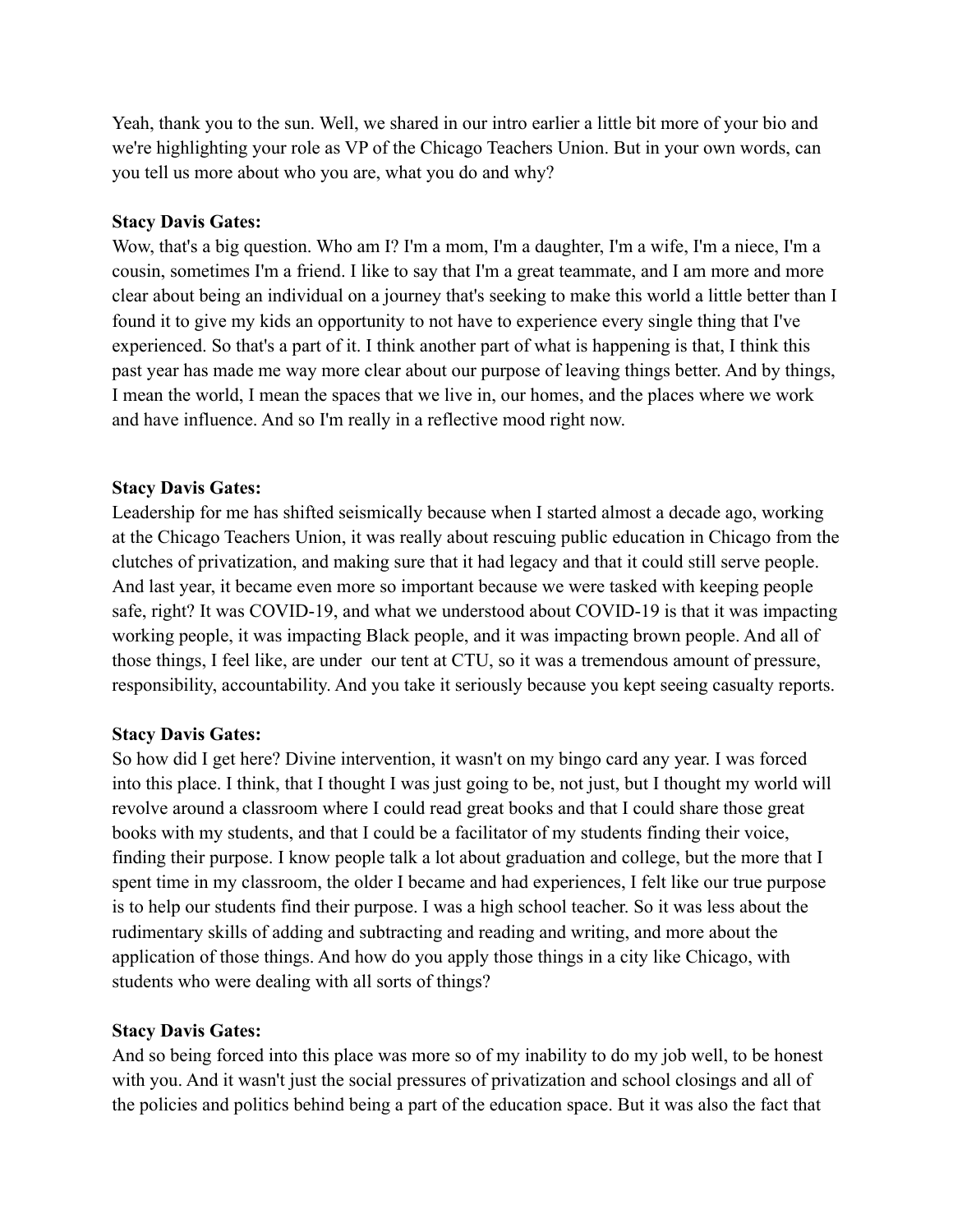my students came into my world smarter than me already in ways in which it was difficult for me to access, either because I hadn't had those specific experiences or because I was ill prepared to deal with those experiences. And so it just made me more reflective of what it meant to teach in a place like Chicago and the support, the advocacy, the resources that educators and school communities needed. So I was called out, I think, by circumstance. And I'm glad because I think I do this better than I did instruction, to be honest with you. And I think the impact of this work is helping to transform the structures that needed transformation, and that will hopefully be in place for generations to come.

## **Monica Trinidad:**

Oh, well, thank you Stacy so much. I am so thankful for the universe for intervening and bringing you to where you are now, because your labor and CTU's labor have literally saved lives. And I am just so, so thankful. And I'm really proud to be a supporter of your work and CTU's work. And one of the few reasons to be proud of Chicago, so thank you for your work. And today, the book that we are talking about is called *Ain't I a Woman? Black Women and Feminism* by bell hooks. And this is exciting, it's our first bell hooks book.

## **Monica Trinidad:**

This book was published in 1981 and it is considered a classic of feminist literature. Do you remember the moment you were in when you read this book? And why did you choose it to talk about specifically today?

## **Stacy Davis Gates:**

So I consider this book my foundation. I read it in my second year of college and I had a professor, Dr. Leonga from Cameroon, and she was the best because she introduced us to African Lit, but she also introduced me to bell hooks. And when I read bell hooks, I felt like I was getting a kitchen table conversation with an aunt, right? And bell hooks basically took my world as I was experiencing it and put it into historical context while also challenging me to think of myself as powerful, and to think of myself as complete and already formed.

## **Stacy Davis Gates:**

And it was critical because it was a mostly white space where I was being educated, and if you don't have a sense of self in white spaces, it can really test your identity, sometimes your sanity, because the experiences that you bring into your living spaces, your residence hall, the experiences that you bring into your academic situation, are dissimilar, right, than the experiences that suburban white women were having. And so bell hooks was my refuge. The book at the time said, "Stacy, you are enough, you are not crazy, and you can do this." And it just felt affirming to read her at that time in my life.

## **Page May:**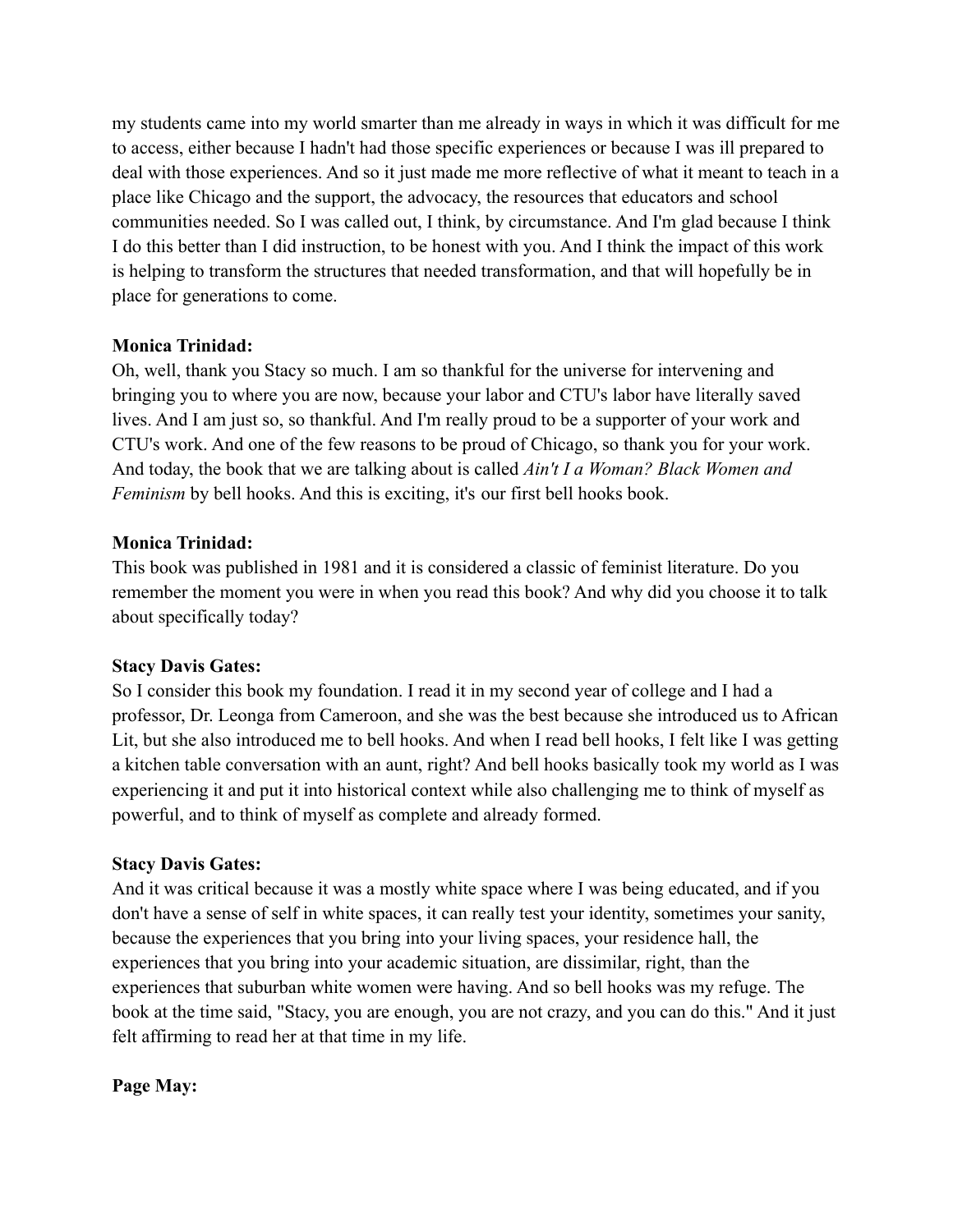So from what I understand in this book, and I think you just started to lay out, bell hooks' is charting the history of how both racism and sexism have impacted Black women, and I think specifically, she's really going into how it's affected movements and the Civil Rights Movement and also the feminist movement. And so, yeah, just break it down for us, and we'll follow up with more questions, but can you summarize the main points in histories that she talks about?

## **Stacy Davis Gates:**

So it was like this 360 critique of how we are viewed and how our reflections of ourselves come from those categories and boxes that we're put in by others. It also provides a clear repudiation of those categories of boxes by placing into context, one, our ability to overcome the patriarchy, the racism, the self-hate, the questioning that we put ourselves through, so it provides space for affirmation.

## **Stacy Davis Gates:**

I think the book also does something that probably for bell hooks in 1981 to do was courageous, was that it called out Black men and movement spaces that often marginalize us. 'We will take your work, we will take your beauty, we will take your voice, but we are in charge'And the part that resonated with me, because I can still see, this is my original copy of the book, so I can still see my notes and my highlights from college, is Black men have to be partners too, right? And that if you take your power from me, then we can't overcome it, right? I get to stand as a singular human being and that doesn't reduce you. In fact, it makes us all better. She has a critique of *Raisin in the Sun* and how the family dynamics change once the main Black character figured out his strength and his voice.

## **Stacy Davis Gates:**

But the part that I think was the best part of her critique was that she says that in order to find his voice, we had to be quiet. And up until the point of where he finds his voice, we are very active, we are very instructive, we are very supportive, we are very clear-eyed. And so how do you take the benefit of the journey of getting our brother to his face, and then shut it down in order for him to feel powerful and in charge? I left the book then without the words that I have now. The words that I have now is that I think we're all captives of white male patriarchal standards. And that if we continue to tie ourselves to a goal that none of us will reach unless we are white and male, then we'll always fail.

#### **Stacy Davis Gates:**

So you break through, you have to break through, you have to name it, you have to see yourself. And I think one more thing too that's important in her entire discussion is Sojourner Truth is a part of almost every chapter. She borrows heavily from her experience as a freedom fighter, as an abolitionist, to becoming a feminist before that even became a word. And her ability to stand 10 toes down, period, in the face of all of it, everyone and everything, and today I read that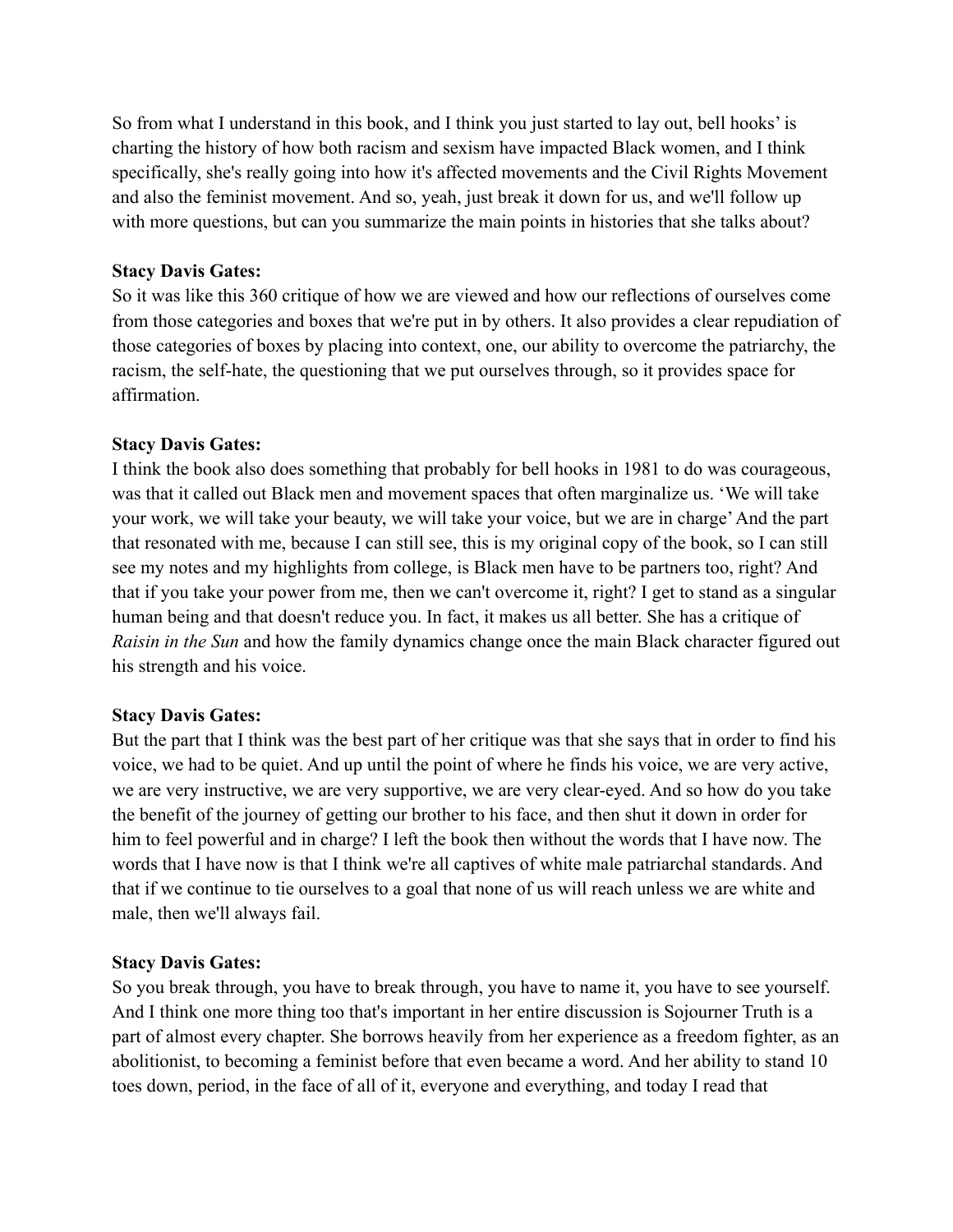differently. I think, damn, that woman was tired and people depended on her resilience. And I often wonder who fed her, who hugged her, who told her she was okay, that she was sparred, that she was strong, that she could do it? Who nurtured her?

### **Stacy Davis Gates:**

And I think today, we have examples of how we care for each other, not that we always do it well, not that we always practice self-care, but I wonder, what did it feel like to have self care post-slavery, just right out of slavery? What was the language then? And what was the call? And then what was the response? So anyway, that's just a small tangent.

## **Page May:**

There's a lot about white feminism that I think we'll get into, I know that's a question that Monica has. But kind of continuing with this theme, because I think about that a lot. So I think all the time about Harriet Tubman and just how, and the ways that I have recently have gone back to teaching and have worked with young people for most of my organizing, and within those spaces when I ask, who are the Black heroes of movement, right? Who are the folks that we know and lift up? And it's overwhelmingly men, right? And you see the ways that Black women get erased.

## **Page May:**

But then there, at the same time, there is this sort of lionizing of the few Black women that make our lists as these, sort of like they're superheroes. And thinking about just, yeah, what is that telling young Black women in terms of what's our role, what our history and what we have to do and what we can expect? But anyways, so I'm vibing a lot with what you're saying, and I'm wondering if you could lay out a little bit more of in movement spaces, what does she say about what this looks like, in terms of the ways that Black women in Black spaces are, they're present, but that we see how they're erased just by asking people to name Black women leaders, right? Or to name Black women that have been killed by the police, right? It's very, it's clearly still relevant, it is still present. But for folks who maybe aren't inside of those spaces, who aren't organizers, or maybe they just aren't Black, what are the things that bell hooks lifts up or that you have seen about how Black women are systemically oppressed, even in Black liberation spaces?

#### **Stacy Davis Gates:**

The thing that... That's a question. One, that I would say that our resilience is required in ways that we don't require it from anyone else. I think that our understanding is a requirement, and I would even venture to say that our overstanding is a requirement, not just our understanding, but our overstanding.

## **Stacy Davis Gates:**

It has taken me, quite frankly, until recently, within the last couple of months to also name my respect as a human being in these spaces as work too. And if the actual outcome is delayed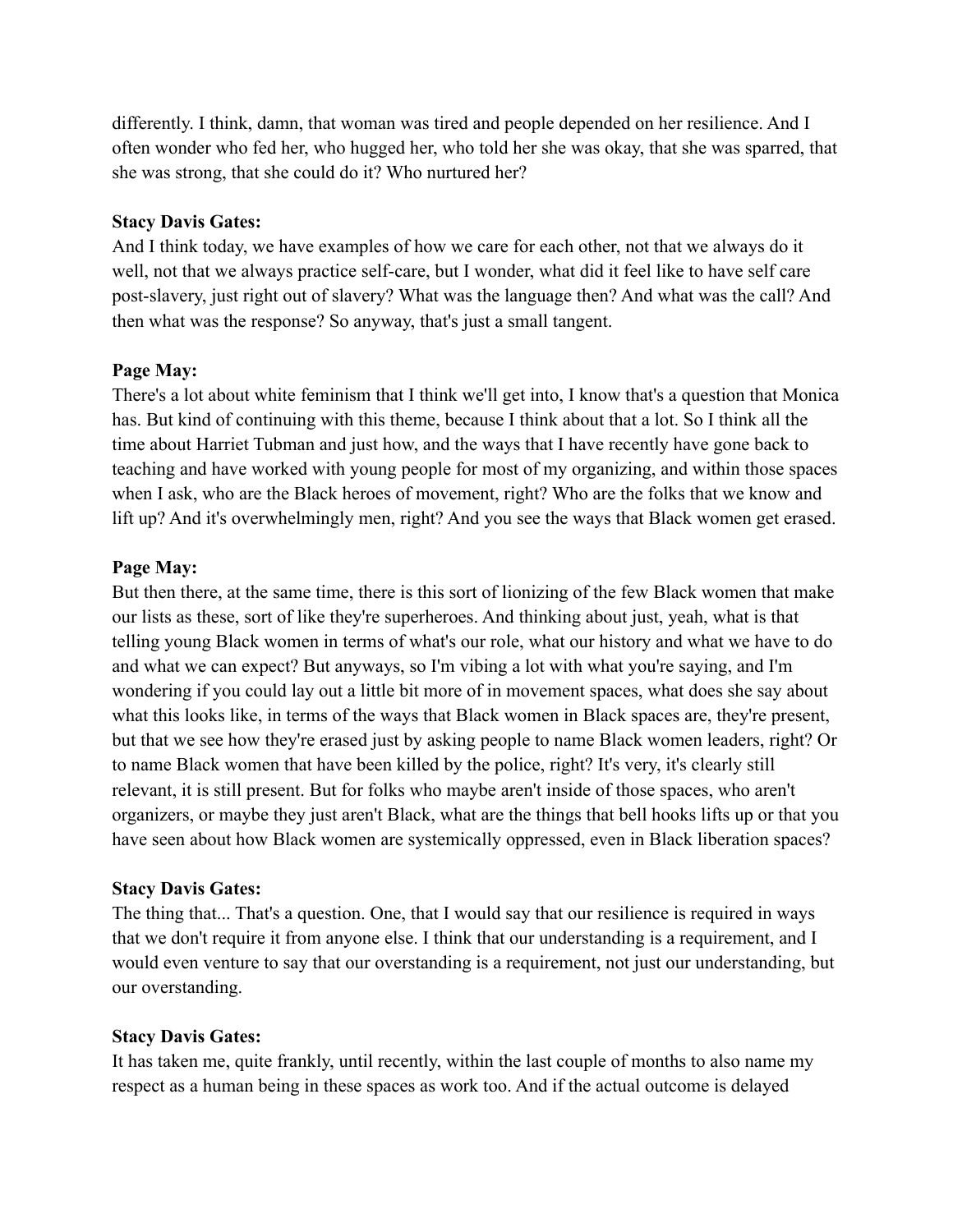because I have to assert my humanity, then I should not feel like we missed a day, or we missed an objective to meet, because I think the objective always has to be centering our humanity, naming it and holding others accountable for it. And I think one of the reasons why I am able to do it is because, because this book helped me situate the experience that other Black women before me have had, and that me naming it, me protecting my space, protecting my boys, protecting myself, and taking space, right, is historical, is the pathway, and the work to do.

## **Stacy Davis Gates:**

Because if Harriet didn't take space, if Sojourner didn't take space, if bell hooks didn't provide us with the historical analysis of taking space, then perhaps I would never be in a position to take my space because I wouldn't have language for it. I wouldn't have an understanding of the examples that came before me. And like I said, recently, I have started to define work broader in more broad terms than I have traditionally. And I think that's a lesson actually is that you get to hold people accountable to your humanity. You get to call out emails and remarks that try and chip away at what you bring into the spaces that you occupy. You get to do that, that also is a part of the work. And you have to see it as making your team stronger. You have to see it as a part of organizing, because I'm not the only Black woman that people will encounter.

## **Stacy Davis Gates:**

And then here's the other thing, surround yourself with other Black women to help affirm and validate, who understand what it feels like, what it looks like and what it sounds like, amplify and affirm our voices in these spaces together. Heck, I've even started the practice of tag-teaming in the meeting, to make sure that the person who I don't think is being heard traditionally knows that I am going to echo you, I am going to support you. And I have heard my colleagues do the same thing, and that practice is helpful because what we're doing is implicitly teaching other people how to treat us. And that's important.

## **Stacy Davis Gates:**

But what I am interested in in this moment too, is pointing out the people who don't get the headlines, lifting up and amplifying the folks who are on the ground, doing the work. Like that is a part of the leadership that I'm supposed to model, right? Because I do have a rarefied space in Chicago, in labor, in movement. The most courageous Black women are probably not even 18 years old yet. It's all of the young people who are out here unapologetically naming the oppression and challenging the structure to be better for them.

## **Stacy Davis Gates:**

And when I tell you that my practice now in terms of the work has changed, it's really changed because of their example. The fact that they take zero shit, zero, forced me to reflect on the accommodation that I make for patriarchy, the accommodation that I make for whiteness, the accommodation that I make when I don't say the thing that's going to make someone else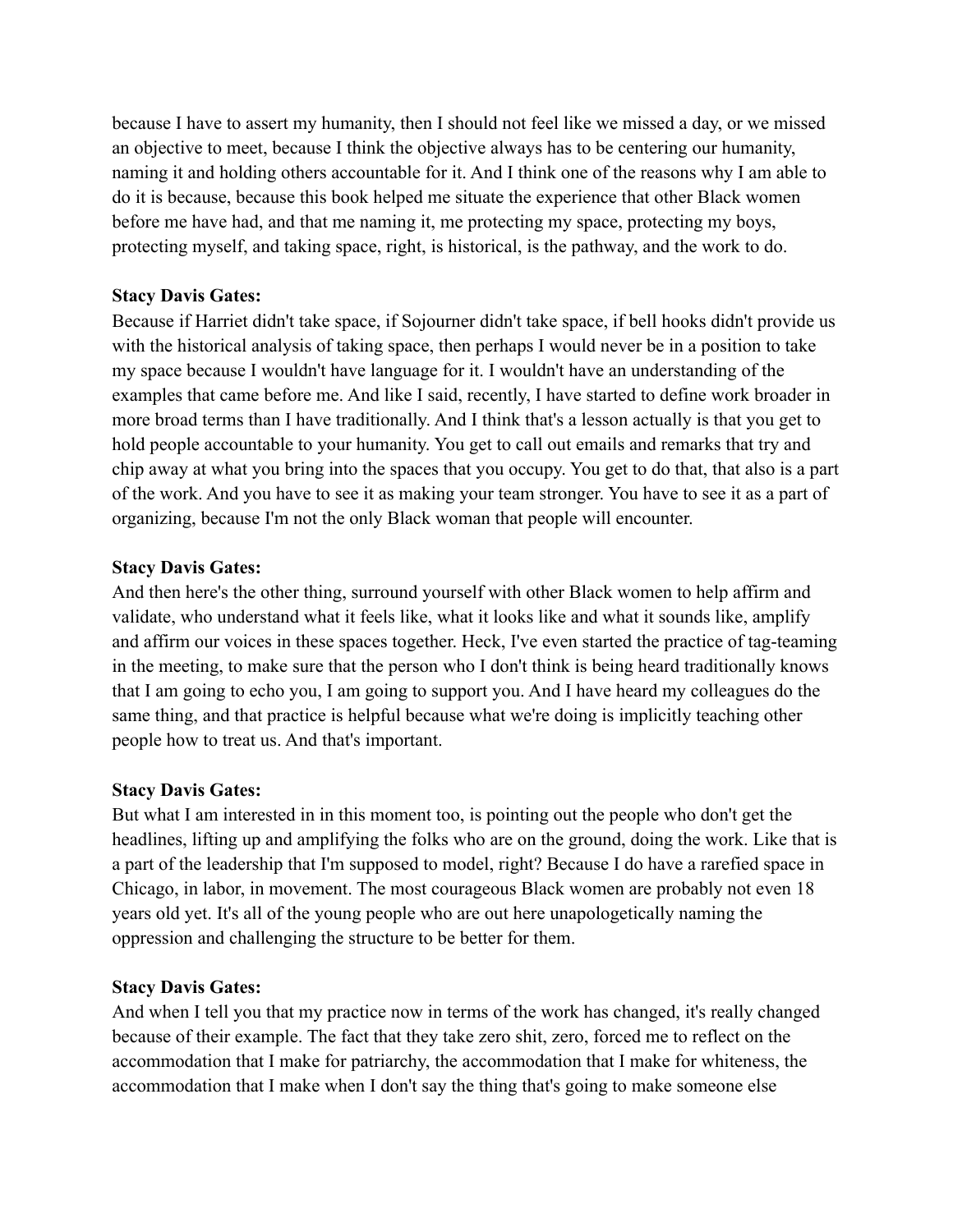uncomfortable, but it's also making me uncomfortable. So why would I do that to myself? They don't practice that, and that is such an awesome practice to have. It's one where, I can remember, and bell hooks talks about this in her book, how we are socialized as girls, Black girls in particular, that there's no one to protect us. I remember being taught when I first started going to parties, you don't leave your drink anywhere, you come home at a certain hour, make sure you look respectable. This was before cell phones, so you had to keep money in your pocket for the payphone.

## **Stacy Davis Gates:**

All of the rules that were handed down by my granny, by my mom, by my aunts, by my grandma, were to protect me because what they didn't verbalize was that no one else will protect you because you are the most unprotected person in society. And if something happened to me, the way in which the criticism is inward and not outward, when I tell you that there's been a 360 change in how I see most everything related to my person as a woman, is because of young Black women. And I can get emotional about this too, because I thought for so long, why did I take someone else's responsibility? If someone hurts me, it's not my fault, it's their fault for hurting me. And then also releasing the women who raised me from blame because they loved me, but they knew that they wouldn't always be able to protect me, they knew that there were zero structures in our society to protect me, so this is the best way that I know how to protect you.

## **Monica Trinidad:**

I'm thinking a lot about Black women, like Ida B. Wells and Francis Harper, and Sojourner Truth, like you mentioned, who were all segregated from marches at the height of the suffrage movement, right?

#### **Monica Trinidad:**

And so you think about all of this work, all of this labor that Black women have done. You think about Ida B. Wells, when she opened up her first Black suffrage club here in Chicago, in the early 1900s, while fighting for the rights of Black people to vote, she's also like literally fighting white women because they believe that Black women should wait until white women get the vote. And then I think about how, yeah, how Black women just had to just experience that as they fought for freedom and for the right to vote and for all of these things. And then you fast forward to like 2019, I remember that there was this... Oh, and then even before that, when Elizabeth Cady Stanton and Susan B. Anthony wrote a book on the history of suffrage, they left all Black women out of the book, out of the textbook.

## **Monica Trinidad:**

And it makes me think about how you fast forward to 2019 and there's this public memorial going up for the suffrage movement, and they just put Elizabeth Cady Stanton and Susan B.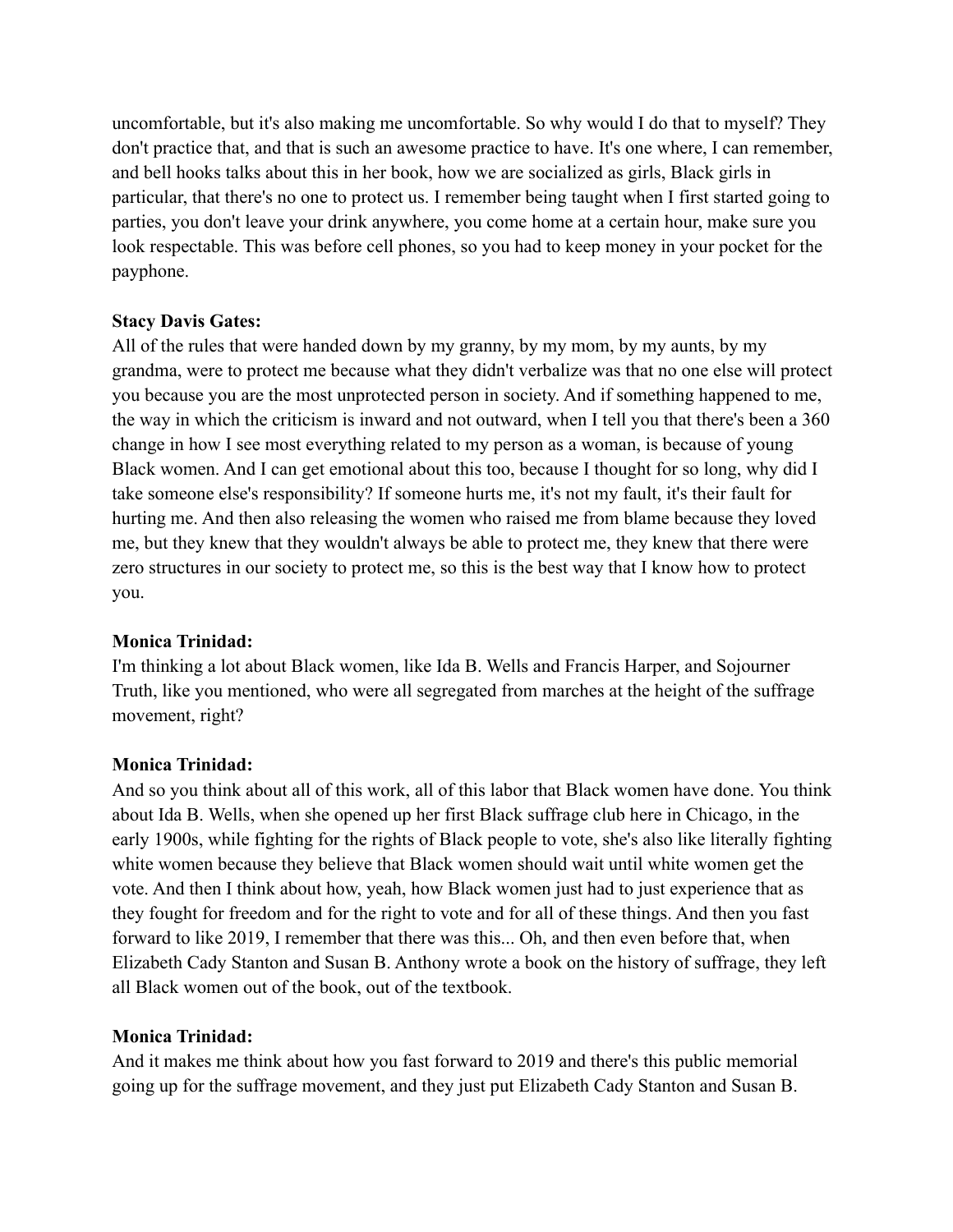Anthony, and they leave out Sojourner Truth, who plays such a huge role in it. And people fought back and people were like, no Truth has to be in this, and so then they added Truth into the public memorial, but it brings up something for me around questions of representation. Is that enough to put Truth in this public memorial and then that's it? Or I'm wondering, how does bell hooks talk about white feminism and its impact on Black women, not only in their experience, but how do we move forward in making sure that this doesn't continue to happen, this erasure of Black women's labor?

## **Stacy Davis Gates:**

She has a whole chapter dedicated to that, in fact, is that she makes very plain that the only benefit to the division between white feminists and Black feminists is status quo, is patriarchy and racism. The division that we have only perpetuates the very thing that each white feminist and Black feminists want to change. And I think what she does is make clear, at least she made clear for me, is that in order to dismantle patriarchy, you have to be clear about the plight of the Black woman, the voice and the leadership of the Black woman, that if we ever hope to overcome patriarchy and white supremacy, that we have to center the being that stands at the intersection of that, right? And provide space and voice for that leadership, and to challenge white women to sit with that for a moment, right?

## **Stacy Davis Gates:**

What does it mean for our sisters, our white sisters, to sit with the fact that it is not just patriarchy? And the type of reflection that they have to have about white supremacy, and the roles that white feminist organizations have played with not dismantling that at the inception of our base ability, right? She's also very clear about who has faced it before, because it's almost a history book too. It's not just a book on feminism, it's actually a very specific and clear attempt at providing case studies, if you will, about how this shows up and our interactions. And I think she makes it pretty clear, at least, like I said, to me, that the dismantling of patriarchy cannot be the only thing, especially if your sister has to also deal with racism.

## **Stacy Davis Gates:**

Interestingly enough, in the book, she talks a lot about polling during the height of the feminist movement, and how Black women didn't necessarily identify as feminists, but if queried about what feminism is, what feminism challenges, they were more in line with it than their white counterparts. Real interesting.

#### **Stacy Davis Gates:**

But just like everything else, we figure out how to do it for ourselves because we know we need a space, we know we need an agenda and a platform and people to be organized, and we needed to do it for ourselves. I mean, look, we come out of the Civil Rights Movement clear about our ability to lead. Think about all of the women who were in the SCLC, right? Septima Clark is one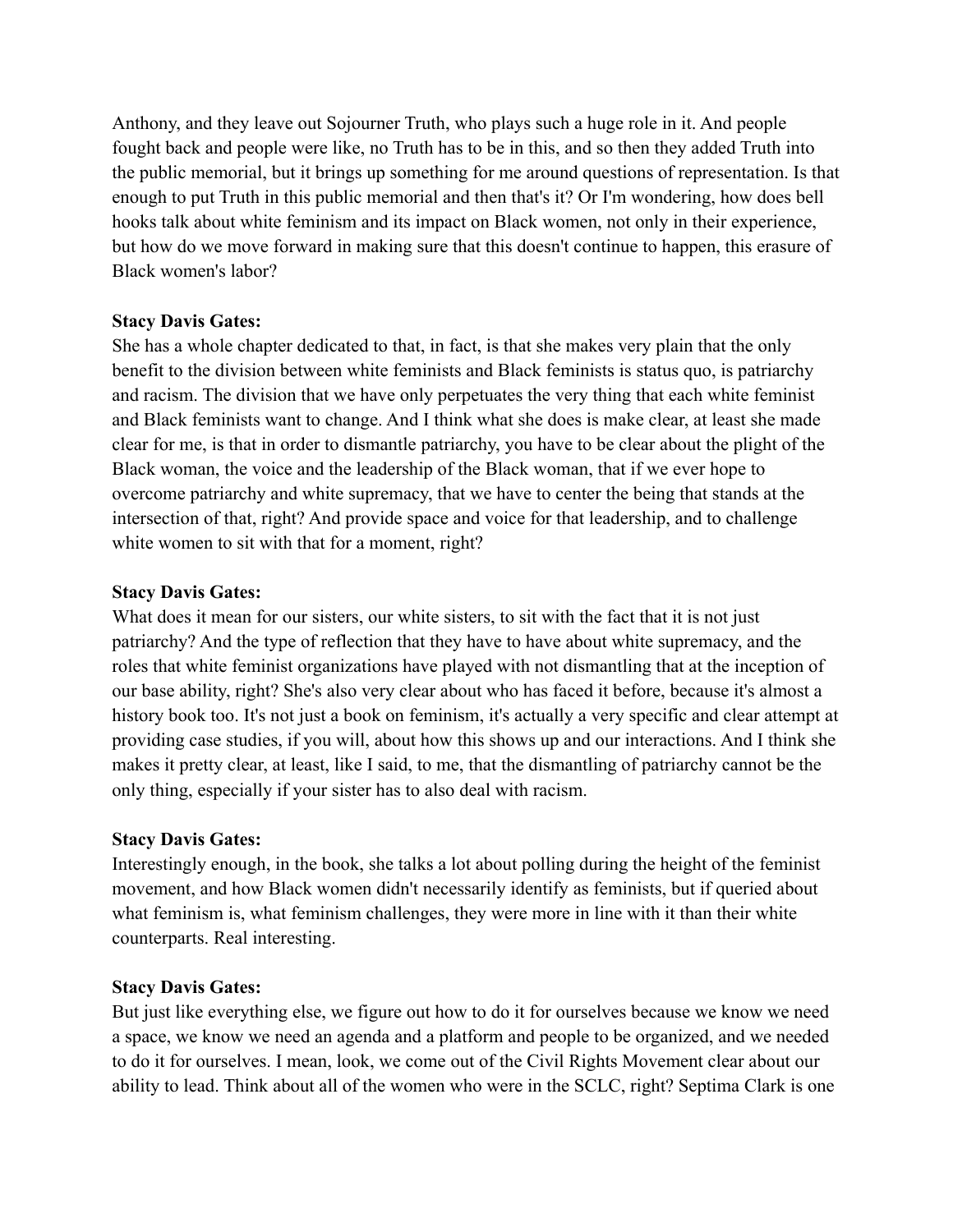who comes to mind for me because she was an educator, obviously. You think about Angela Davis, you think about Elaine Brown, you think about all of these women who led because they had to lead. You think about the strength of the Civil Rights Movement being... Women were the anchors, right? Because men had economic interest to protect, and so they often could not amplify or lead in the way that they may have wanted to, right? You think about children within the Civil Rights Movement who also led, but it was patriarchy that kept their face from being the face.

## **Stacy Davis Gates:**

You even think about, in this book always brings this to mind, to me, you think about Mahalia Jackson, she didn't just sing at the March on Washington, hell, she made the March on Washington because she was the one who called Martin to a higher place in that moment to provide the thing that is most notable about his legacy, it was his vision for what America could be. That was her. She knew the moment, she knew what she heard him say already, and she knew how it would impact everyone who they had captive in that moment. And then, there's a picture when she says it to him that's popularly out there, where you see, you don't see men looking at Martin, you see women looking at him, expected, clear, supportive, protective.

## **Stacy Davis Gates:**

And so I think what women came out of that time period with was more confidence, was clarity, and I think they came out of it with the question of why they're not the person in that moment, right? Why aren't they the one standing behind the lectern, given the speech? We were the organizers, clearly we were the organizers. And so bell, 1981, she lived through this, right? This is what she lived through, what she saw in her household, what she observed in society. So she's able to, thank God she is, brilliant enough to absorb all of these lessons and then call it for what it's worth. She said that we are able to lead in that way. In fact, our leadership would be more inclusive. Our leadership would be more radical, our leadership would actually provide the type of change that we need to see.

## **Stacy Davis Gates:**

And you keep seeing that happen, generation after generation. We don't get this discussion about policing in America right now without Black women. You just don't. It's been around forever, but the way in which organizers, and I don't even have to name names, it's so many names, right? It's a movement of us that have said, these are my sons, these are my brothers, these are... first. But the part that I think has been most provocative is Say Her Name, where they also name it for us as Black women as well. That's a big deal, right? That is a very big deal in how we get free.

## **Stacy Davis Gates:**

Women are raising children, we are teaching our children lessons even when we don't sit them down and read passages with them. They are getting their language from us when they hear us on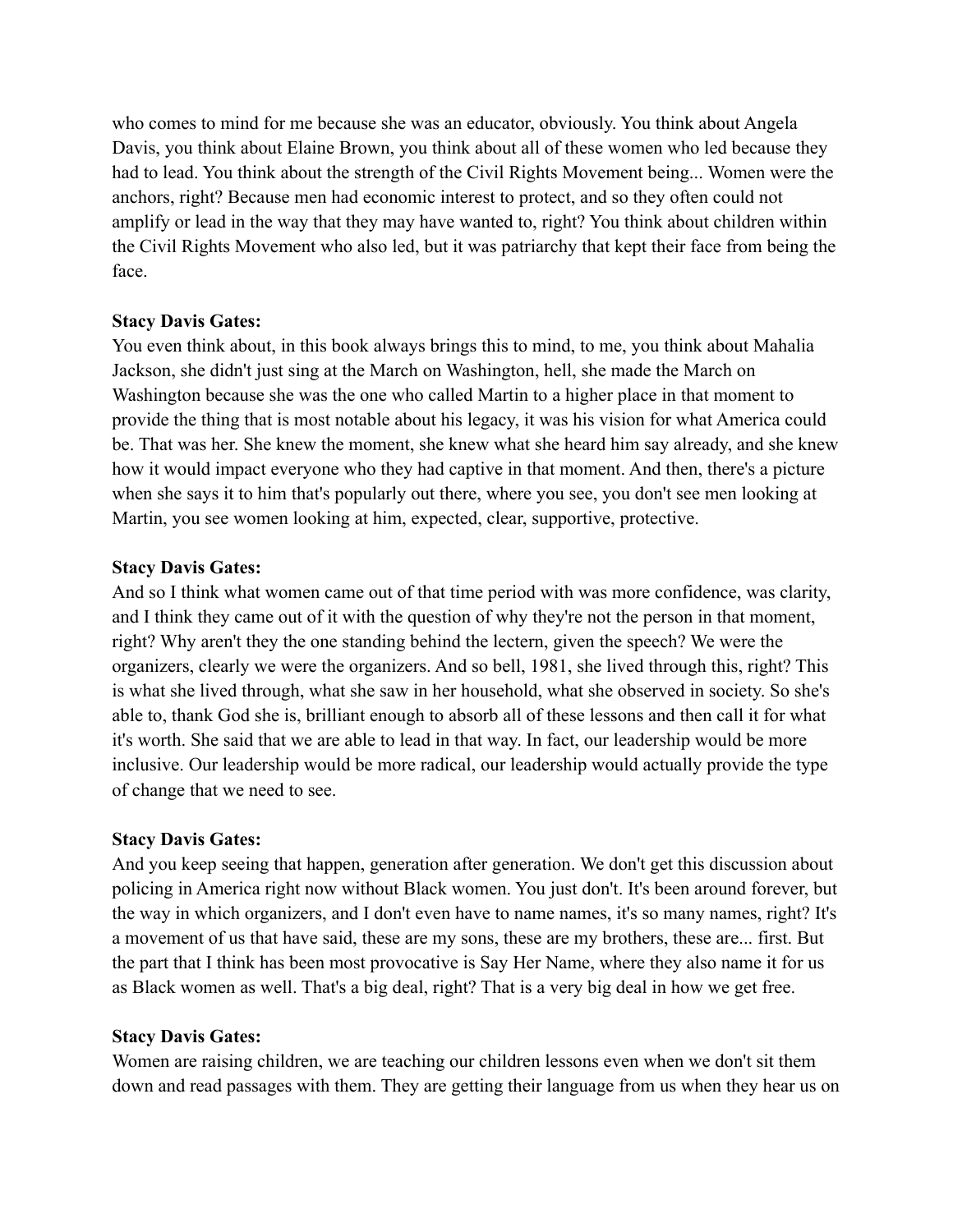the telephone or see us in meetings because they have to be there because childcare, right? And so what the women who are leading, the young women who are leading it, and I say young with all respect and admiration, because I wasn't that fearless and brilliant at that age, right? I was still checking in. I was still captive to the politics of respectability, really. And I tell people all the time, I don't get here without politics of respectability, and you are still captive of the politics of respectability. And so freeing ourselves of that, I think, puts us in a place of real leadership and transformation. I do. And in ways that free our children of the restrictions that we put on ourselves because of survival, because of protecting ourselves, and because of patriarchy and because of white supremacy.

## **Page May:**

I'm still kind of, haunted's the wrong word, but in my feelings about how you said being a Black woman in these spaces requires resilience. And that is so true, to my experience and every Black woman organizer that I know, cis and trans, about just, you can expect, I mean, there's so much assault that happens in Black movement spaces to Black women, there's so much hostility and abuse on so many levels and neglect.

## **Page May:**

And then on top of it all, the other thing that you looked at, Black women have been a part of all of these movements, right? But that it comes with this erasure. The white feminist movement is still built on Black women's thoughts, ideas, and labor, and then we call it white feminism. I get why we do that, I get that we're trying to create a, to show that there's a ceiling to these ideas, but it feels disrespectful to me at times because of, I know it wasn't just white women coming up with these things and doing this work.

# **Page May:**

So anyways, I'm frustrated, I'm mad, and I'm imagining the moment when you read this book, and you talked about it as it felt like you were talking to your auntie, right, of just... What about it didn't lead to your despair? Because as you're naming, these things are still happening, but there's a new generation since bell hooks, right? And things are different, right, and there are new lines being drawn that are made even deeper and clearer. And I guess, what was it in the book that helped you move from maybe feelings of anger or frustration to a sense of onward and perseverance? And also what do you think needs to be said for the folks that are coming up right now, who insist on things being better than they were, but also that we don't live in the world that they deserve yet? Anything you can speak to those things.

## **Stacy Davis Gates:**

Well, I have to routinely have one of my sisters tell me, "No, you're reading it right. No, it makes sense, you're not crazy." This book is that. It is an affirmation of my experience, it is an affirmation of my ability to analyze my experience, to give language to my experience. And it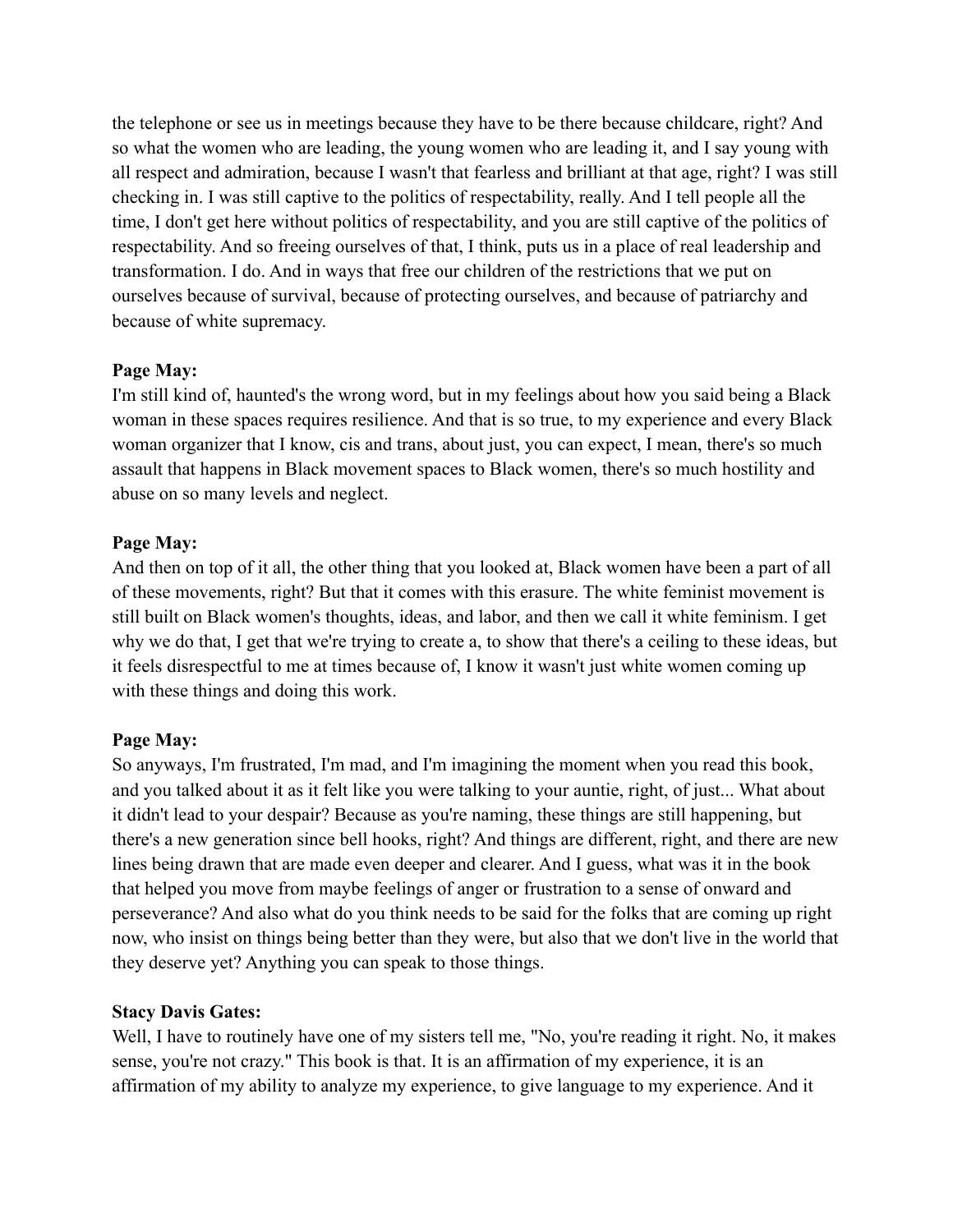also affirmed my rage with my cast in society. So my rage, the affirmation of my rage, I think is the thing that gives me permission to organize, to lead, to being impatient, and to always ask for more, to demand more, right? One of the things I think we're taught both explicitly and implicitly as little Black girls is to accept it, is to accept it, to follow the rules, to play the politics of respectability, and that it'll work out, when it only works out for a handful, if that.

## **Stacy Davis Gates:**

You think about how many women are leading in any space, in any industry, and it's this much, right? It's very small. So that doesn't work because there are more brilliant Black girls, Black women, in all spaces who could be leading. But we talk ourselves out of it, we let other people talk us out of it, we let other people label and define us. A story, I read an article about me that no one bothered to ask me about, that assigned me my next steps in life. And I go, wow, this is interesting that this man at this publication gets to say to me what I have to do. And it's 2021. So you go back mentally, obviously, that this is not new, that this is the thing that is done, but it is new in that I'm responsible now for how I respond to it and how I reject it.

## **Stacy Davis Gates:**

And you don't always know how, sometimes you just get pissed off about it and you pop off, right? Other times, you check in with your people and you're like, look, this really has done a number on me, do I respond? If I respond, how do I respond? And what should I be expecting? Or am I just doing this for me? Right? Or how do I make an impact where other people get a benefit from whatever I said and I did, right? So it's all of this extra labor that we put into these spaces, in our work, in our lives.

## **Stacy Davis Gates:**

What I will say is that this book got me to the point of understanding the cast that I've been placed in as Black and female. It also got me to the point of challenging that because it was patriarchal, and because it was built on white supremacy. Now it's up to me after I read it to figure out how to be affirmed by it, and then reject all of the messages that continue to come at me. How do you build coalition around the humanity of Black women? And I'm not talking about a march down the street, I'm talking about when you're in a meeting with a group of people. I'm not talking about legislation to protect Black maternal healthcare, I'm talking about how do you go to the doctor and advocate for yourself?

#### **Stacy Davis Gates:**

There's a continuum, right, of things that we have to do. And sometimes it's the small thing, it's, did you ask the doctor about X, Y, and Z? Or to all of the young people in my life right now that are having children, and I'm texting them, make sure you do this, or give your address so I can send you this book, don't forget to do this for yourself, because I know that the nurse and I know that the doctor, they won't say that to them, right? I know that from the statistics. So it's the micro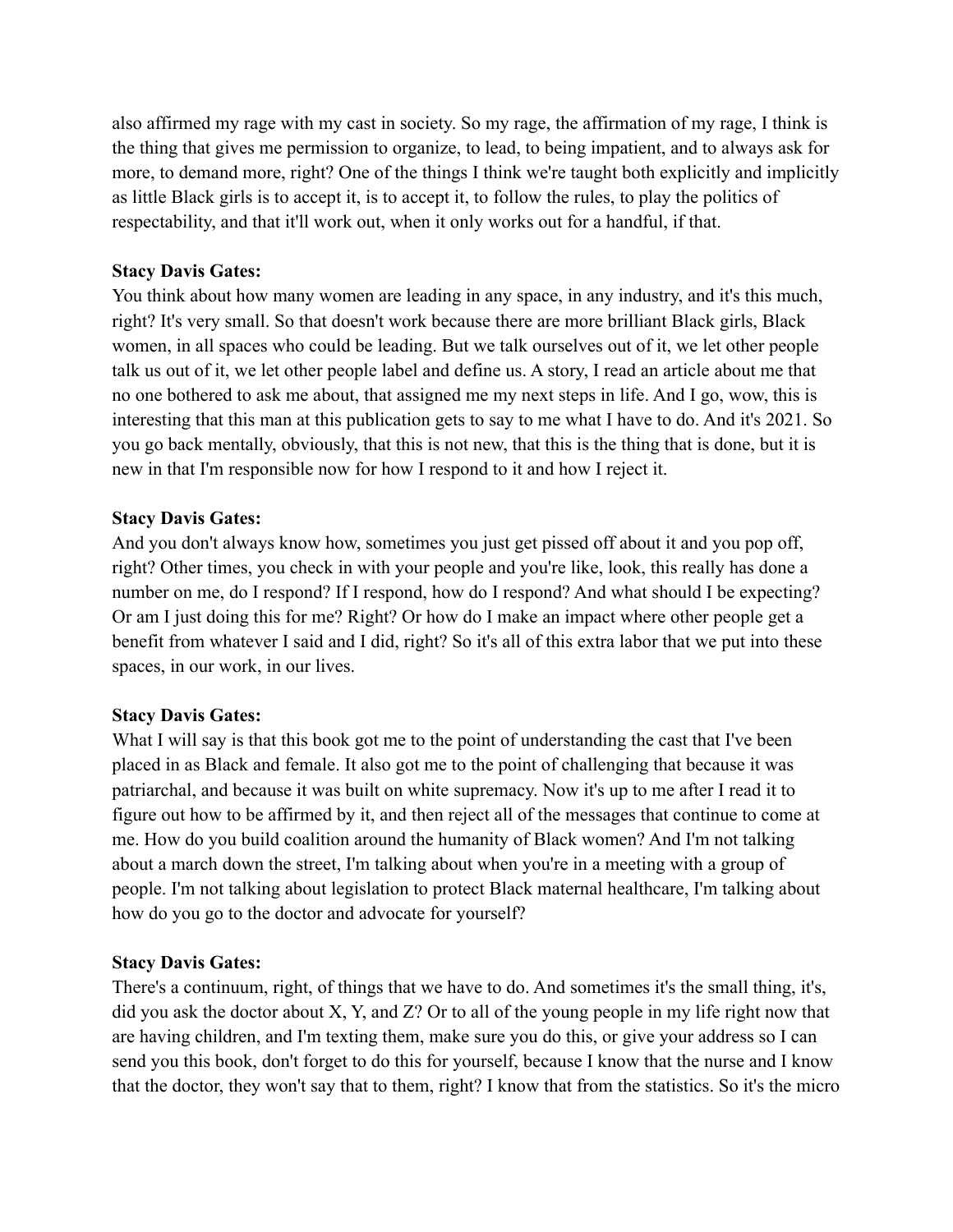and it's the macro, and then it's also my responsibility.

And I think that's what bell hooks also triggers, right? Is that you are accountable for now having this affirmation, you are accountable for this information. And so how do you apply it, not just in the big rally march way, but how do you apply it in the micro interactions that you have in your spaces? And so that's how I think I felt the most accountable for this information, who do I advocate for? I think that's why my voice is so strong in the Chicago Teachers Union, because I feel it, right? I feel a profound responsibility because bell told me that now I've given you this information, what do you do with it after I give it to you?l How do you show up in the world now that you've been educated? So I don't know if I even answered your question, Page.

## **Stacy Davis Gates:**

In 2021, as a 40-plus-year-old woman, I am more so thinking about all of the women that bell highlights, especially Sojourner Truth, and imagining myself situated in the same timeframe as she's situated, however many years off the plantation, and to be as clear-minded and as fearless and as unapologetic as she is, is absolutely brilliant. Women are often reduced to their emotions when people describe us. They talk about our passion, they talk about our hearts and our love for the work. They never describe me how Page introduced me. You talked about my courage, you talked about my brain power, you talked about my commitment. You didn't talk about... Not that my heart and my passion aren't also a part of it, but what leads it and what are people willing to center?

## **Stacy Davis Gates:**

And so I often think now of the women then, knowing what I know about my experience, Jesus Christ, how fearless were they? And how... unprotected. I talk about being unprotected now, I got a lot of nerve. I got a lot of nerve. Now in my context, for sure, but just in a broader context of people who were unprotected in that moment, I think that's a thing that I think about. And I also think deeply about the way patriarchy shows up in our relationships with Black men, and how do we overcome that? Because I think the ideal of the man going out to work and bringing the bacon home and we fry it, is still prevalent in a popular imagination, even now. How do we dismantle that? And how do we free Black men of that caricature of a man, because that doesn't make you a man, right? And that ideal, that capitalistic ideal has our Black men getting locked up for doing things to make ends meet. Right?

## **Stacy Davis Gates:**

And so they need to be freed of that just as much as we need to be freed of it. It goes back to when Black women get free, everybody get free. And I think bell, she just puts it out there in ways that just resonate. And I do have my passage. I found it.

## **Monica Trinidad:**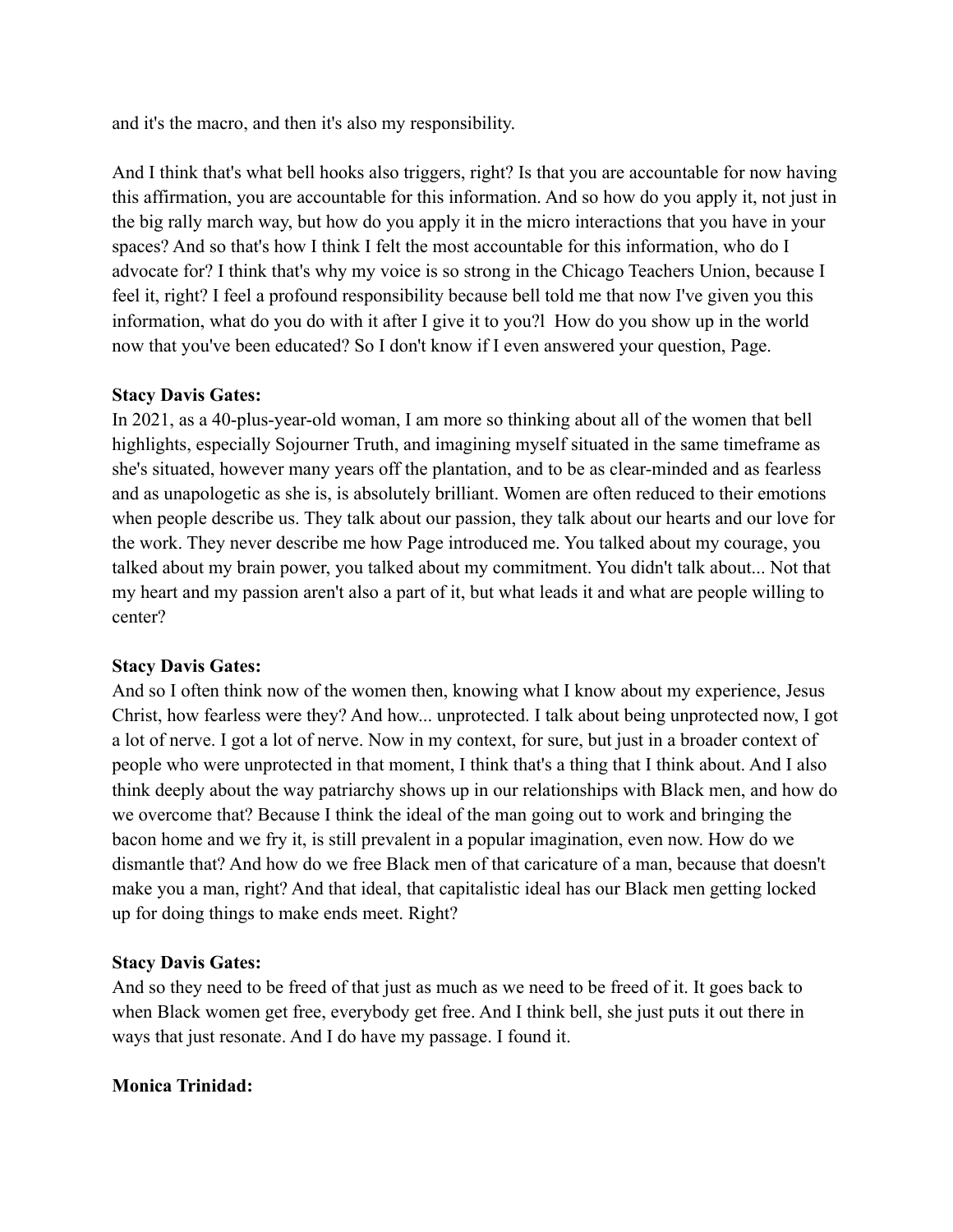Thank you, Stacy. Thank you so much for sharing all of your brilliance with us about this book.

## **Page May:**

Well I'll say, thank you also for how much you shared of your story. It was really... Yeah. I really appreciated that vulnerability and honesty, and it meant a lot to me. It's coming at a time, a very important moment in my life of reflecting on what was the last 10 years? That was really hard. Whoa. And am I ready for round two? And so just to hear it from you and some things that felt similar in patterns is, how you frame it as affirming to, even though it's an injustice, it is affirming to know that other people go through it and continue. So thank you.

## **Stacy Davis Gates:**

Yeah. And it's not easy. I spent a lot of March in my basement by myself, because just honestly, negotiating that Memorandum of Agreement for schools to reopen this past winter really did a number on me, like the amount of gaslighting that was apparent at the table, the dismissiveness of Black life, of brown life, the inability to work with people who looked like you to benefit people who look like us, it just really took a toll on me. It's like, if we can't agree during a once in a hundred year pandemic to center the lives of Black people and brown people who are in the nexus of the storm, it didn't give me a lot of hope for what we could do and overcome.

## **Stacy Davis Gates:**

I'm still thinking through its impact, I'm still thinking through what do I take away and how do I apply it in the next round of whatevers I get to experience? But this whole concept of identity politics, how we believe popularly that if we elect someone that looks like us, that they will take care of us. Intellectually, I don't believe it, and I wanted so desperately to have that last winter to make it easier and to restore my faith in humanity. Because I think for the last year, I've just seen the outright dismissiveness of the loss of our lives. Let's get back to normal. That is so offensive to me. Some of us will never be who we were and some of us never had a normal. And-

# **Monica Trinidad:**

[crosstalk 00:58:28] Normal never worked for us. Yeah.

# **Stacy Davis Gates:**

Yeah. And so yeah, that was... It is hard and there's still some residual for that too. But thankful for me, I have a coach who's helping me put stuff into place so I can use whatever lessons that I've learned in a way that it's productive along the way. Right now it's just depressing.

# **Monica Trinidad:**

I feel that. That makes a lot of sense. Well, thank you, Stacy, so much for being on this call with us today virtually. Again, we talked about the book, *Ain't I a Woman? Black Women and Feminism* by bell hooks, which was published in 1981. And we just spoke with Stacy Davis